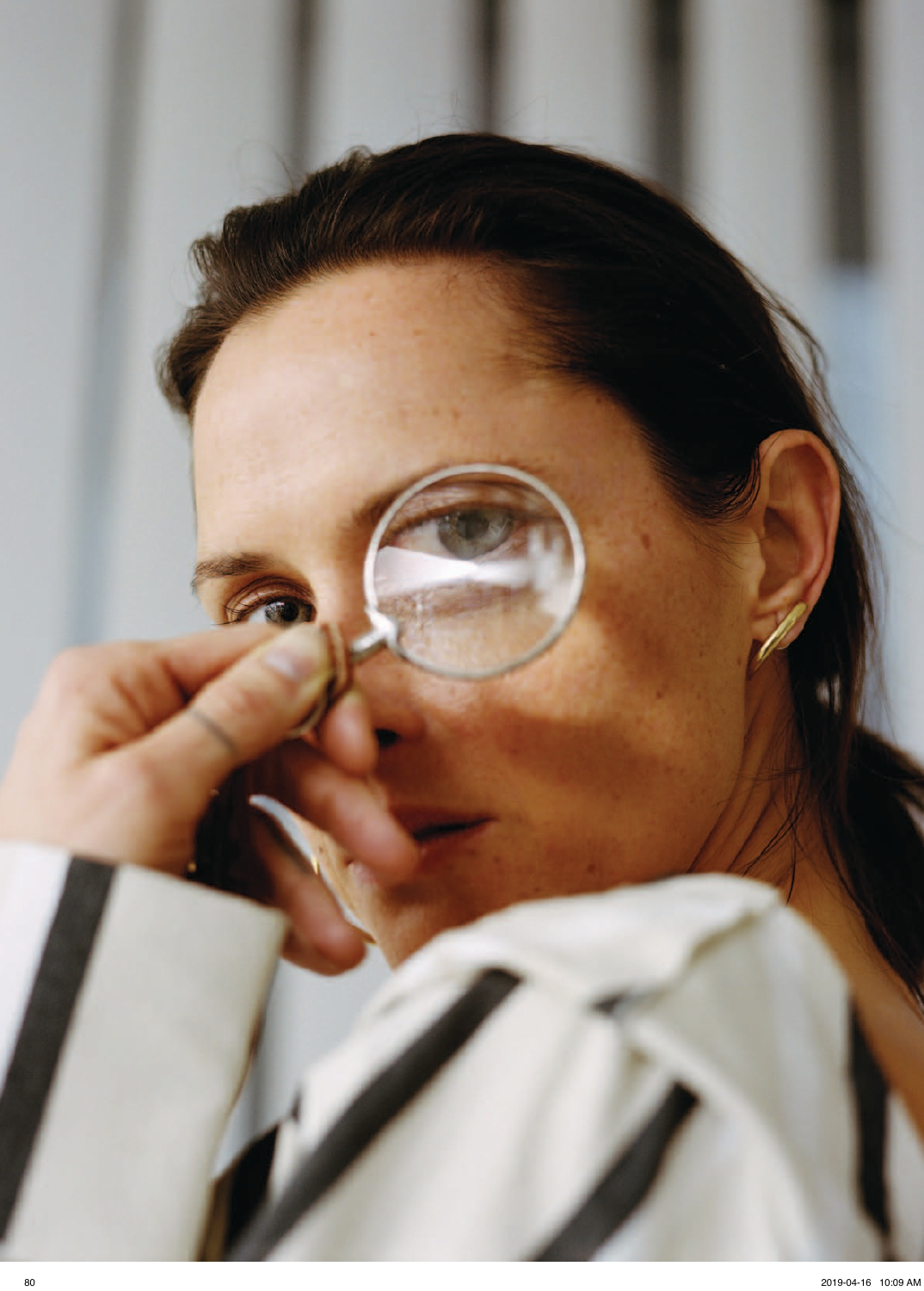# RE YO **TGHT** KIND OF CURIOUS?

Not everyone is born equally curious, and not all forms of curiosity are created equal. Katherine Gougeon examines how consciously pursuing the right kind of curiosity can make your life better and bigger.

> $\begin{array}{c}\n\text{if } \text{lg } \text{ } \text{lg } \text{ } \text{lg } \text{ } \text{lg } \text{ } \text{lg } \text{ } \text{lg } \text{ } \text{lg } \text{ } \text{lg } \text{ } \text{lg } \text{ } \text{lg } \text{ } \text{lg } \text{ } \text{lg } \text{ } \text{lg } \text{ } \text{lg } \text{ } \text{lg } \text{ } \text{lg } \text{ } \text{lg } \text{ } \text{lg } \text{ } \text{lg } \text{ } \text{lg } \text{ } \text{lg } \text{ } \text{lg } \text{ } \text{lg } \text{ }$ f I were a character in a horror movie, I'd be the last one dead. An otherworldly hum radiating from outside my tent? I'd pop in my earplugs and go back to sleep. The ancient puzzle box from the creepy antique shop that wasn't there yesterday? It would gather dust on my mantel for generations, unopened, unsolved. The phone call coming from inside my house? Straight to voice mail.

I used to love sharing this little insight into my personality. It was a winning icebreaker, funny because it's true. Then I read Ian Leslie's *Curious: The Desire to Know and Why Your Future Depends on It*. I haven't made light of my incurious tendencies since.

The future, says Leslie, belongs to the curious. Linked to higher levels of intelligence, creativity and success, curiosity is the "knowledge emotion" that separates the cognitive elite (those with the inquiring mindset to thrive in the 21st century) from the cognitive misers (those who seek to expend as little mental effort as possible). Getting on the right side of this divide, however, isn't simply a matter of being curious. It's about being the right kind of curious.

On the low end of the curiosity spectrum is diversive curiosity. A mile long and an inch deep, diversive curiosity is what impels you to ask the Porsche-driving millennial next door what he does for a living, research how Justin Bieber's marriage is going or scroll your Twitter feed for updates on your (least) favourite politician. While being diversively curious isn't in itself a bad thing—it's what gets you off the beaten track in the first place—it can descend into an aimless, unproductive impulse that never gets the chance to deepen or mature.

Leslie believes this is especially true in the digital environment we are creating for ourselves, where curiosity is viewed not as a sign of intelligence to be cultivated but as a form of attention to be maintained »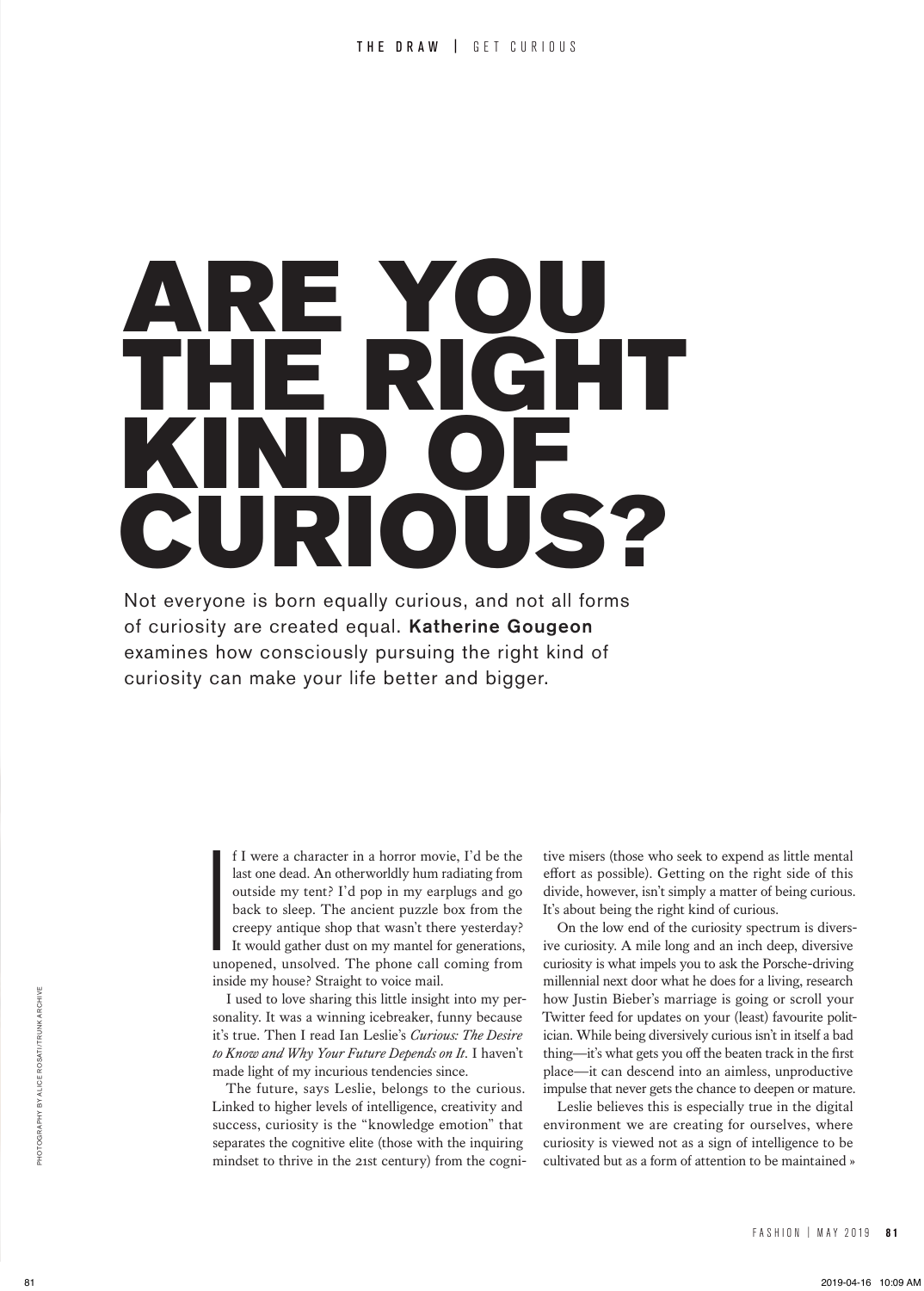through stimuli. "Google and Facebook are not in the business of fostering deep curiosity. They're part of a system set up to deliver the most 'popular' answers and designed to confirm—not challenge or expand—the direction you're already on," he says.

As algorithms become increasingly skilful at providing answers based on a mere keyword or two, the unintended consequence is that the question itself becomes lazier and less thoughtful. If you want to know who the Queen of Spain is, for example, you can find the three-word answer online and be immediately satisfied. If you have to ask someone, read part of a book to find the answer or even dig deep into online sources, this would be more difficult and timeconsuming, but it would also stimulate your interest in new ways and potentially lead you to learn more about the Spanish monarchy, the country's history and its current political situation.

"The internet is an amazing tool that can be used to stimulate curiosity or make you more incurious: It extends the possibilities on both sides," Leslie says. His best advice for using technology to cultivate a curiosity mindset? Start training yourself to ask better and more important questions, allowing them to incubate and marinate in your mind long enough to become rich and interesting.

The ability to ask meaningful questions is a characteristic associated with the highest form of curiosity: epistemic curiosity. This is the kind that compels you to accumulate knowledge, absorb new ideas and solve intellectual problems. Productive even when it is not immediately relevant, epistemic curiosity paves the way for the self-motivated learning and cognitive meandering that can lead to breakthrough ideas and fresh perspectives. Leonardo da Vinci is a good example of this. According to Leslie, a random Leo to-do list was reported to include calculating the measurement of Milan and its suburbs; learning how to repair a lock,

canal and mill; examining a crossbow; and researching ice skating in Flanders. Impressive, sure, but he didn't have Netflix to distract him.

Then again, distraction isn't really the problem. "Epistemically curious people take risks, try things out and allow themselves to become productively distracted. They know something they learn today may well be useful tomorrow or spark a new way of thinking about an entirely different problem," says Leslie, noting that the very technology companies whose systems and algorithms are rewiring our brains for diversive curiosity are also the ones hiring for epistemic traits.

The concept of curiosity as a practice that can help you accumulate diverse and eclectic pieces of knowledge that will eventually interconnect to reveal new and exciting possibilities is at the heart of Brian Grazer's *A Curious Mind: The Secret to a Bigger Life*. For Grazer, the Academy Award-winning producer of such films as *Apollo 13*, *A Beautiful Mind* and *8 Mile*, curiosity is a habit, a mindset and a more exciting way to live in the world. The book details the author's 35-year practice of seeking out "curiosity conversations" with complete strangers from outside the worlds of film and TV. His goal is to understand what makes the individual tick and how their attitude and personality tie in with their work, challenges and accomplishments. Over the decades, Grazer's interview subjects have included an etiquette consultant, an oceanographer, an oil-well firefighter, a Buddhist monk, a physicist, a diplomat, a magician, a French aristocrat, an Egyptologist and a celebrity divorce attorney.

While he has never made a movie about any of these strangers, Grazer says the insights he gleaned from speaking with them have informed his work in vivid and unexpected ways. To capture the psychology of being trapped in a crippled spaceship for *Apollo 13*, for example, he drew on his conversation with Veronica de Negri, a Chilean bookkeeper and activist who

### **CURIOSITY: A USER'S GUIDE**

Just as all forms of curiosity are not created equal, all human beings are not born equally curious. Although the study of curiosity is in its infancy, researchers suspect the trait is linked to age, genetics and possibly early childhood exposure (or a lack thereof). The good news is that with a bit of effort, it is possible to charge up your natural levels of curiosity.

**Get better at detecting novelty and complexity in everyone and every-**

**thing.** Adopt the mindset that every individual has an interesting story to tell. You just need to find out what it is. If you don't succeed, it's on you, not them. More than just a mantra, this should become your intentional approach to engaging with the world. And not just with other people—the same principle applies to your daily routines.

#### **Skip a few rungs on the intimacy**

**ladder.** "Although there are no rules about when you get to talk about deep stuff, people have this lame belief that you have to wait. Everyone abhors small talk, and yet everyone is responsible for it," says Kashdan. Raise topics that are "prematurely interesting." You'll find that more often than not, people will be excited to talk about something other than the weather.

**Improve your tolerance for uncertainty.** Ever wonder why we are so quick to form an opinion or judgment, even in the absence of facts? It's because uncertainty makes most people anxious. Try exposing yourself to new issues slowly, reserving judgment until you understand the situation better. The ability to tolerate ambiguous situations, says Kashdan, is what separates the curious from the not.